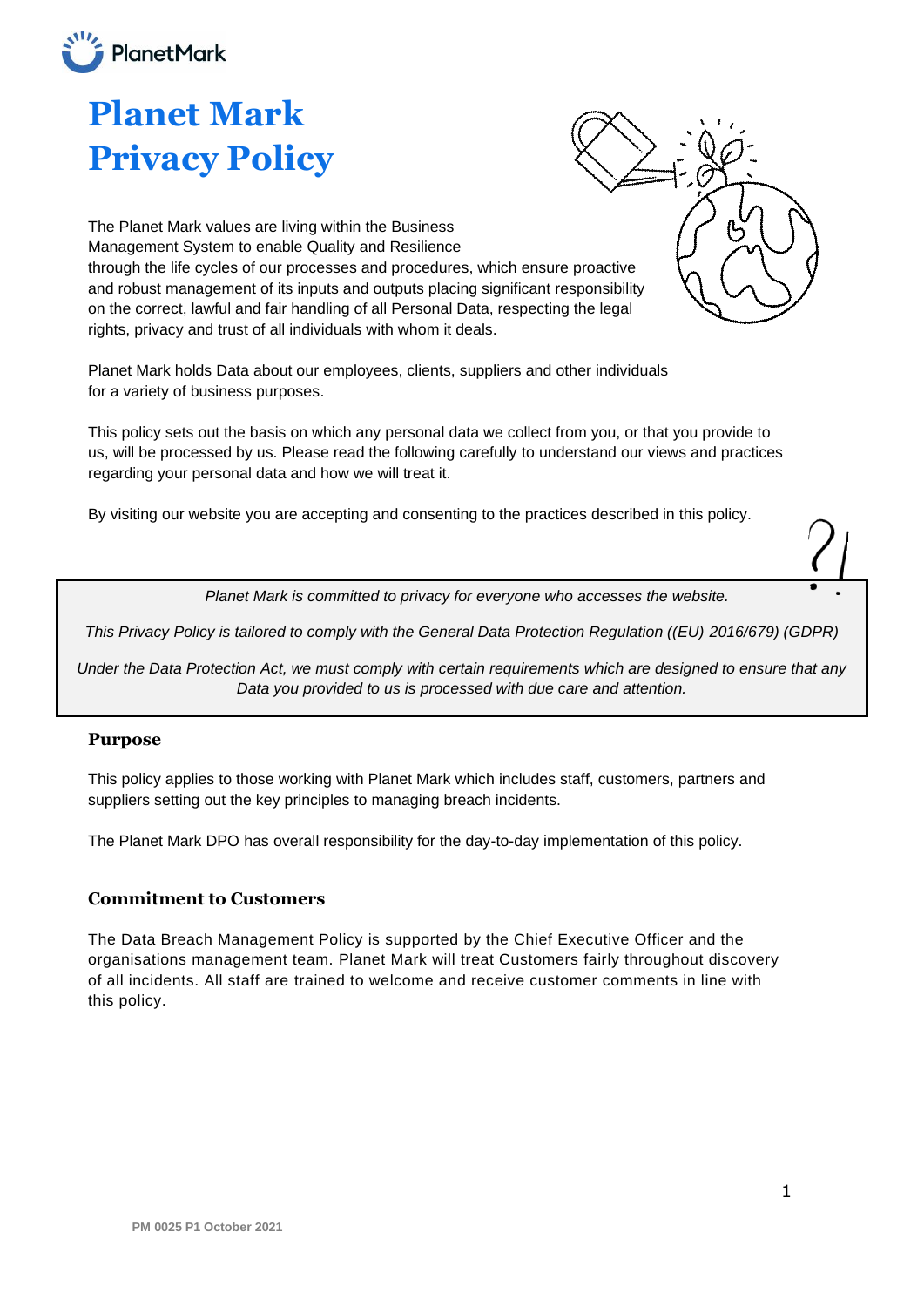

| $\mathbf{1}$ . |                                                            |  |
|----------------|------------------------------------------------------------|--|
|                |                                                            |  |
|                |                                                            |  |
|                |                                                            |  |
|                |                                                            |  |
| 6.             |                                                            |  |
|                |                                                            |  |
|                |                                                            |  |
|                |                                                            |  |
|                |                                                            |  |
|                | 11. Cookies which may be used by our service providers  10 |  |
|                |                                                            |  |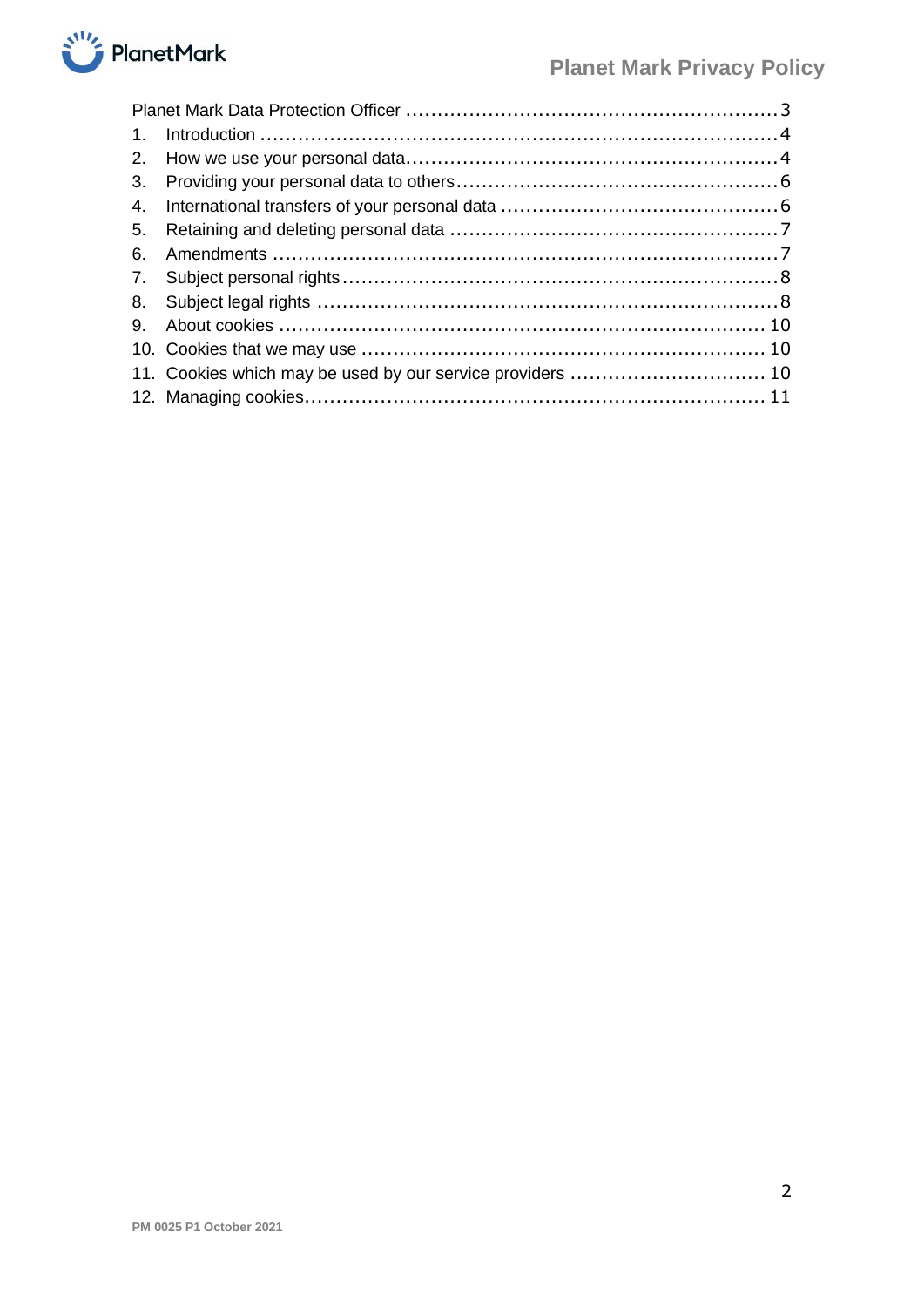

# <span id="page-2-0"></span>**Planet Mark Data Protection Officer**

Planet Mark have appointed a Data Protection Officer who acts on behalf of Planet Mark under Article 39, to uphold the GDPR principles and be point of contact for data subjects and the ICO.

## **Contact**

Email [DPO@planetmark.com](mailto:DPO@planetmark.com)

**Data Controller** Planet First Ltd T/A Planet Mark 71-75 Shelton Street London England WC2H 9JQ. Company Number: 08472139

Planet Mark are registered with the Information Commissioners Office for the purposes of Data Protection Reference Number: ZA698767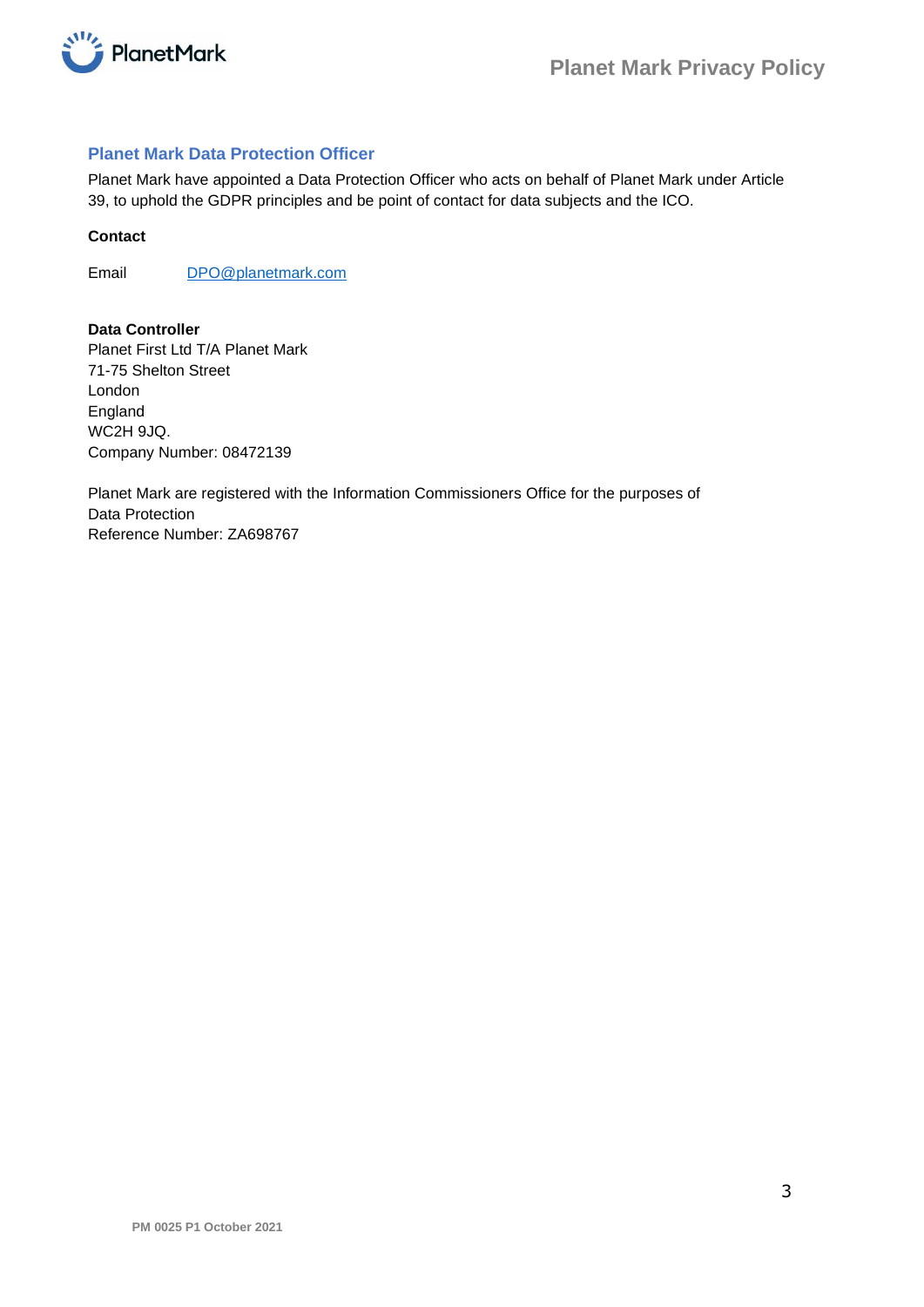

# <span id="page-3-0"></span>**1. Introduction**

- 1.1 We are committed to safeguarding the privacy of our website and business visitors and service users.
- 1.2 This policy applies where we are acting as a data controller with respect to the personal data of our website or potential website visitors and service users; in other words, where we determine the purposes and means of the processing of that personal data.
- 1.3 We will ask you to consent to our use of cookies, if applicable, in accordance with the terms of this policy when you first visit our website. You consent to our use of cookies in accordance with the terms of this policy.
- 1.4 In this policy, "we", "us" and "our" refer to Planet First Limited T/A Planet Mark

#### <span id="page-3-1"></span>**2. How we use your personal data**

- 2.1 In this Section 2 we have set out
	- (a) the general categories of personal data that we may process
	- (b) in the case of personal data that we did not obtain directly from you, the source and specific categories of that data
	- (c) the purposes for which we may process personal data
	- (d) the legal bases of the processing
- 2.2 We may process data about your use of our website and or services ("**usage data**"). The usage data may include your IP address, geographical location, browser type and version, operating system, referral source, length of visit, page views and website navigation paths, as well as information about the timing, frequency and pattern of your service use. The source of the usage data is our analytics tracking system. This usage data may be processed for the purposes of analysing the use of the website and services. The legal basis for this processing is our legitimate interests, namely monitoring and improving our website and services.
- 2.3 We may process your application data, this is data provided to us to store your personal information if you have provided it to us as part of registering on our system as a client, customer or potential client or customer ("**application data**"). The application data may include your name, title, company, partnership, position in company or partnership, email address, postal address and telephone number. The source of the application data is you. The application data may be processed for the purposes of operating our website, any business transaction including any expert witness work or support, providing our services, ensuring the security of our website and services, maintaining back-ups of our databases and communicating with you. The legal basis for this processing is consent and or our legitimate interests, namely the proper administration of our website and business and the performance of a contract between you and us and/or taking steps, at your request, to enter into such a contract. We may also collect and store information about you in reference to an employment application and that data will be stored in accordance with the terms of this policy.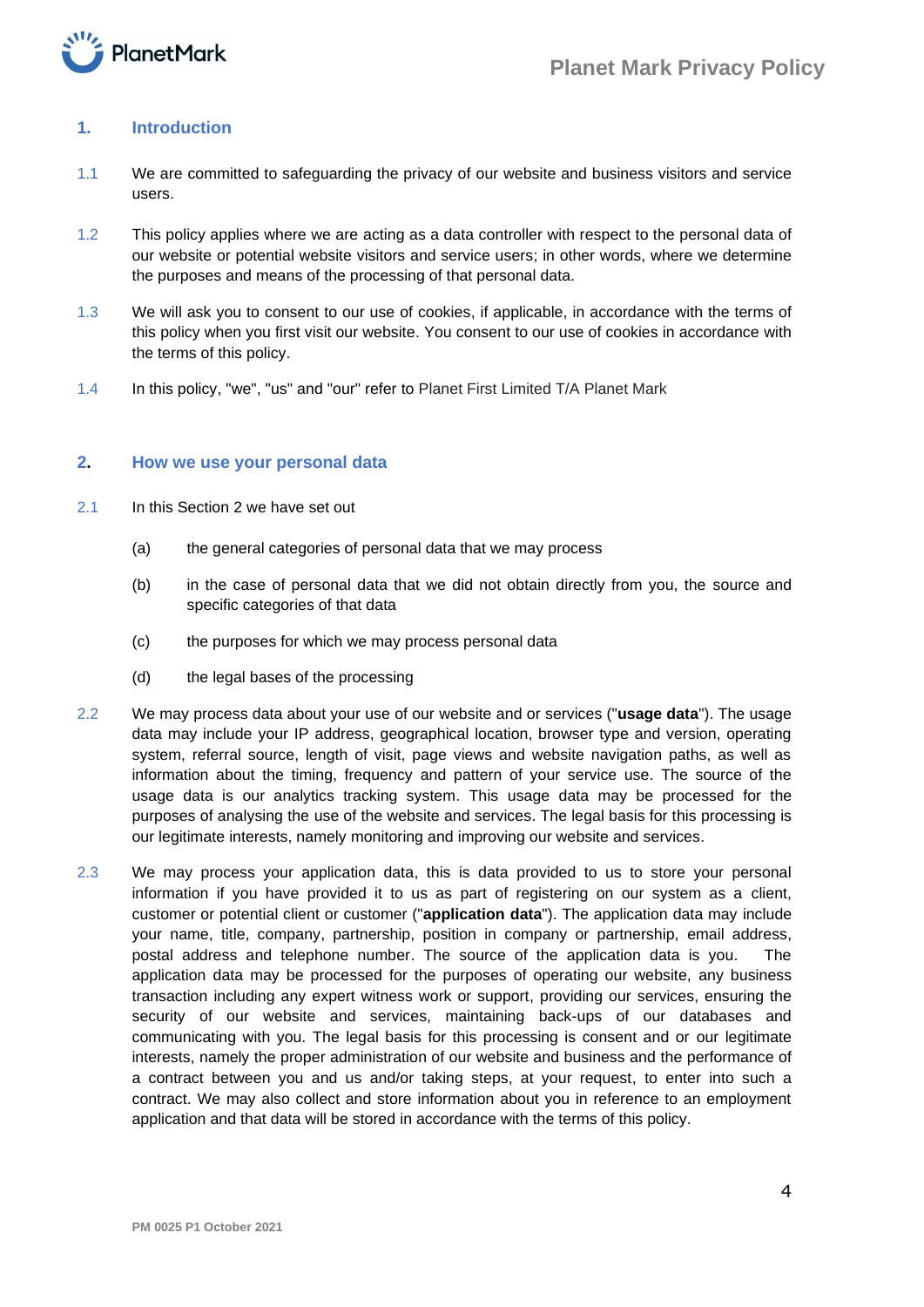

- 2.4 We may process your information included in your client/contact application or application on our website if applicable or by email ("**profile data**"). The profile data may include your name, address, telephone number, email address, profile pictures, gender, date of birth, relationship status, interests and hobbies, educational details and employment details. The profile data may be processed for the purposes of enabling and monitoring your use of our website and services. The legal basis for this processing is consent and or our legitimate interests, namely the proper administration of our website and business and or the performance of a contract between you and us and/or taking steps, at your request, to enter into such a contract.
- 2.5 We may process your personal data that are provided in the course of the use of our business and services ("**service data**"). The service data may include your personal data. The service data may be processed for the purposes of operating our website, providing our services, ensuring the security of our website and services, maintaining back-ups of our databases and communicating with you. The legal basis for this processing is consent and or our legitimate interests, namely the proper administration of our website and business and or the performance of a contract between you and us or another and/or taking steps, at your request, to enter into such a contract.
- 2.6 We may process information contained in any enquiry you submit to us regarding goods and/or services ("**enquiry data**"). The enquiry data may be processed for the purposes of offering, marketing and selling relevant goods and/or services to you. The legal basis for this processing is consent. We may process information about you to carry out the provision of services to you. We may access the files of credit reference agencies to allow us to make the necessary credit checks. We may also process information to ensure that we comply with our legal obligations to check your identity and prevent fraud. We use third parties to provide search facilities for credit checks and we may process your information in this manner.
- 2.7 We may process information that you provide to us for the purpose of subscribing to our email notifications and/or newsletters if applicable ("**notification data**"). The notification data may be processed for the purposes of sending you the relevant notifications and/or newsletters. The legal basis for this processing is consent and the performance of a contract between you and us and/or taking steps, at your request, to enter into such a contract.
- 2.8 We may process information contained in or relating to any communication that you send to us ("**correspondence data**"). The correspondence data may include the communication content and metadata associated with the communication. Our website will generate the metadata associated with communications made using website contact forms. The correspondence data may be processed for the purposes of communicating with you and record-keeping. The legal basis for this processing is our legitimate interests, namely the proper administration of our website and business and communications with users and candidates.
- 2.9 We may process any of your personal data identified in this policy where necessary for the establishment, exercise or defence of legal claims, whether in court proceedings or in an administrative or out-of-court procedure. The legal basis for this processing is our legitimate interests, namely the protection and assertion of our legal rights, your legal rights and the legal rights of others. We may disclose your information to comply with a legal requirement or as ordered to do so by a Court or Tribunal. We will take reasonable efforts to communicate with you prior to doing so unless we are legally restricted from doing so. We do not sell, rent or otherwise make personal information commercially available to any third party unless specified in this policy.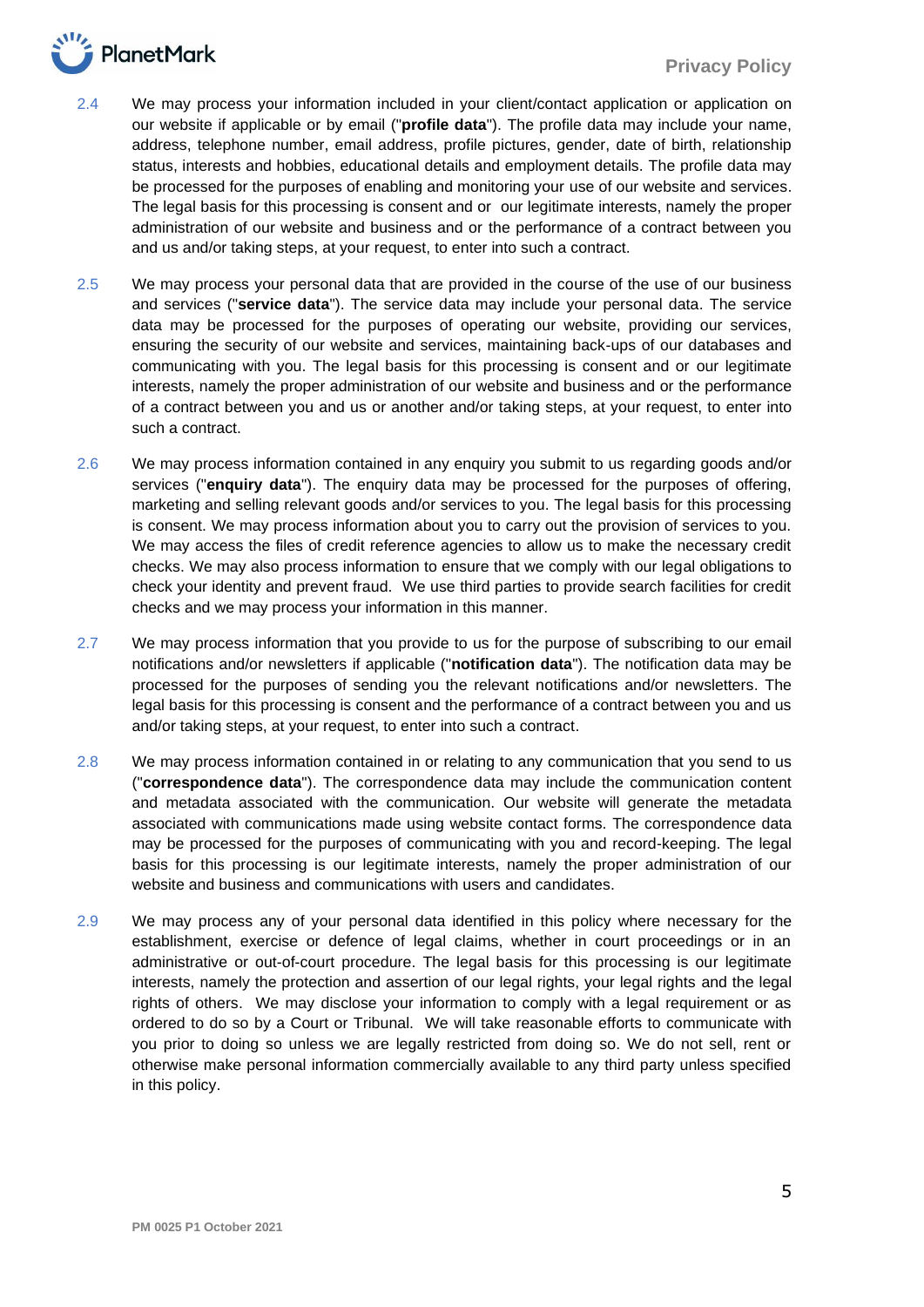

- 2.10 We may process any of your personal data identified in this policy where necessary for the purposes of obtaining or maintaining insurance coverage, managing risks, or obtaining professional advice. The legal basis for this processing is our legitimate interests, namely the proper protection of our business against risks.
- 2.11 In addition to the specific purposes for which we may process your personal data set out in this Section 2, we may also process any of your personal data where such processing is necessary for compliance with a legal obligation or contract to which we are subject, or in order to protect your vital interests or the vital interests of another natural person.
- 2.12 In addition, upon registration or contact, you may provide to us your name, your email address and other information. Without that information, we cannot provide our services. We have installed physical, electronic and managerial processes that keep your information safe when it is collected and subsequently stored.
- 2.13 Please do not supply any other person's personal data to us, unless we prompt you to do so.

## <span id="page-5-0"></span>**3. Providing your personal data to others**

- 3.1 We may disclose your personal data to our insurers and/or professional advisers insofar as reasonably necessary for the purposes of obtaining or maintaining insurance coverage, managing risks, obtaining professional advice, or the establishment, exercise or defence of legal claims, whether in court proceedings or in an administrative or out-of-court procedure.
- 3.2 In addition to the specific disclosures of personal data set out in this Section 3, we may disclose your personal data where such disclosure is necessary for compliance with a legal obligation to which we are subject, or in order to protect your vital interests or the vital interests of another natural person. We may also disclose your personal data where such disclosure is necessary for the establishment, exercise or defence of legal claims, whether in court proceedings or in an administrative or out-of-court procedure.
- 3.3 In the unlikely event that a liquidator, administrator or receiver is appointed over us or on any part of our assets, that insolvency practitioner may transfer your information to a third party purchaser of the business provided that the purchaser undertakes to use your information for the same purposes as set out in this policy.
- 3.4 If Planet Mark were merged with or taken over by another organisation, your personal data would become available to such organisation provided that such organisation provided an undertaking only to use it for the same purposes as are set out in this policy.

# <span id="page-5-1"></span>**4. International transfers of your personal data**

- 4.1 In this Section 4, we provide information about the circumstances in which your personal data may be transferred to countries outside the European Economic Area (EEA). Personal data may be transferred to countries outside of the European Economic Area (EEA). Where data is transferred outside of the EEA, that transfer will meet the requirements of the safeguarding principles in the GDPR and the Data Protection Act 2018
- 4.2 You acknowledge that personal data that you submit for publication through our website or services may be available, via the internet, around the world. We cannot prevent the use (or misuse) of such personal data by others.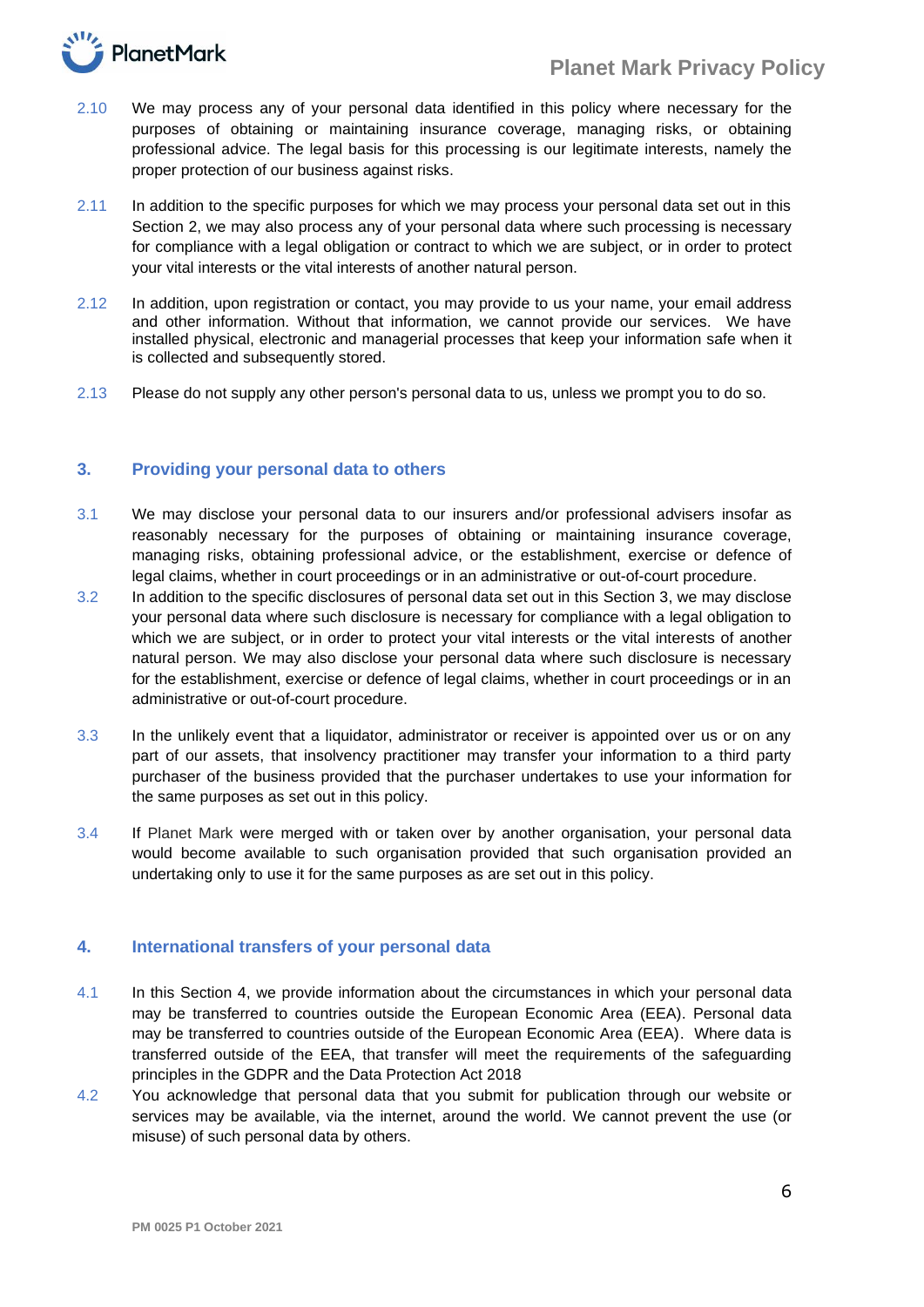

## <span id="page-6-0"></span>**5. Retaining and deleting personal data**

- 5.1 This Section sets out our data retention policies and procedure, which are designed to help ensure that we comply with our legal obligations in relation to the retention and deletion of personal data.
- 5.2 Personal data that we process for any purpose or purposes shall not be kept for longer than is necessary for that purpose or those purposes.
- 5.3 We will retain your personal data as follows
	- (a) Personal Data information will be retained for a minimum period of 6 years following submission, and for a maximum period of 7 years following submission
	- (b) Data is destroyed by an appropriate measure. Paper documentation is not retained. Any supplied to us is considered to be confidential data is shredded. Information systems are disposed of in a confidential manner using our IT Consultants
	- (c) We use Fluidity IT external consultants for the provision of our Information Technology systems. All devices used by the company are password protected and have anti virus software installed for security. We therefore have in place all the technical and organisational measures we are able to in order to secure data subjects data. We use Webroot anti-virus software to secure our data which is retained
	- (d) Any CV submitted to us is retained for 6 months only and is then appropriate disposed of using a secure disposal system either electronically or by shredding if provided in paper
- 5.4 In some cases it is not possible for us to specify in advance the periods for which your personal data will be retained. In such cases, we will determine the period of retention based on the following criteria:
	- (a) the period of retention of *personal data category* will be determined based on an annual review and will therefore be no longer than 7 years.
- 5.5 Notwithstanding the other provisions and information in this Section 5, we may retain your personal data where such retention is necessary for compliance with a legal or contractual obligation to which we are subject, or in order to comply with a statutory limitation period or in order to protect your vital interests or the vital interests of another natural person.

#### <span id="page-6-1"></span>**6. Amendments**

- 6.1 We may update this policy from time to time by publishing a new version on our website.
- 6.2 You should check this page occasionally to ensure you are happy with any changes to this policy.
- 6.3 We may notify you of changes to this policy by email or through the private messaging system on our website.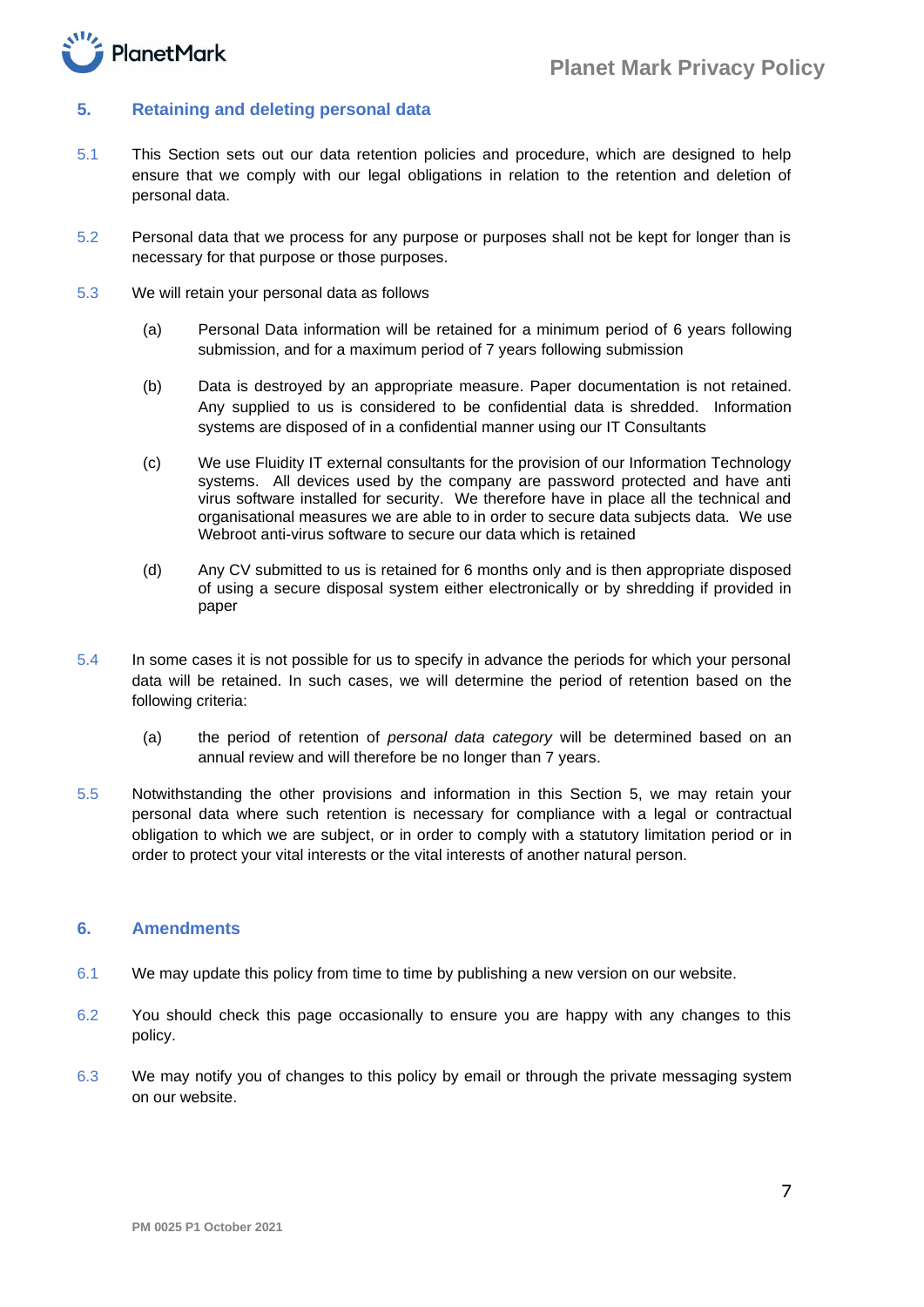

## <span id="page-7-0"></span>**7. Subject personal rights**

- 7.1 You may instruct us to provide you with any personal information we hold about you; provision of such information will be subject to:
	- (a) the supply of appropriate evidence of your identity (for this purpose, we will usually accept a photocopy of your passport certified by a solicitor or bank plus an original copy of a utility bill showing your current address.
- 7.2 We may withhold personal information that you request to the extent permitted by law.
- 7.3 You may instruct us at any time not to process your personal information for marketing purposes.
- 7.4 In practice, you will usually either expressly agree in advance to our use of your personal information for marketing purposes.

## <span id="page-7-1"></span>**8. Subject legal rights**

- 8.1 In this Section 8, we have summarised the rights that you have under data protection law. Some of the rights are complex, and not all of the details have been included in our summaries. Accordingly, you should read the relevant laws and guidance from the regulatory authorities for a full explanation of these rights.
- 8.2 Your principal rights under data protection law are:
	- (a) the right to access
	- (b) the right to rectification
	- (c) the right to erasure
	- (d) the right to restrict processing
	- (e) the right to object to processing
	- (f) the right to data portability
	- (g) the right to complain to a supervisory authority
	- (h) the right to withdraw consent.
- 8.3 You have the right to confirmation as to whether or not we process your personal data and, where we do, access to the personal data, together with certain additional information. That additional information includes details of the purposes of the processing, the categories of personal data concerned and the recipients of the personal data. Providing the rights and freedoms of others are not affected, we will supply to you a copy of your personal data. The first copy will be provided free of charge, but additional copies may be subject to a reasonable fee.
- 8.4 You have the right to have any inaccurate personal data about you rectified and, taking into account the purposes of the processing, to have any incomplete personal data about you completed.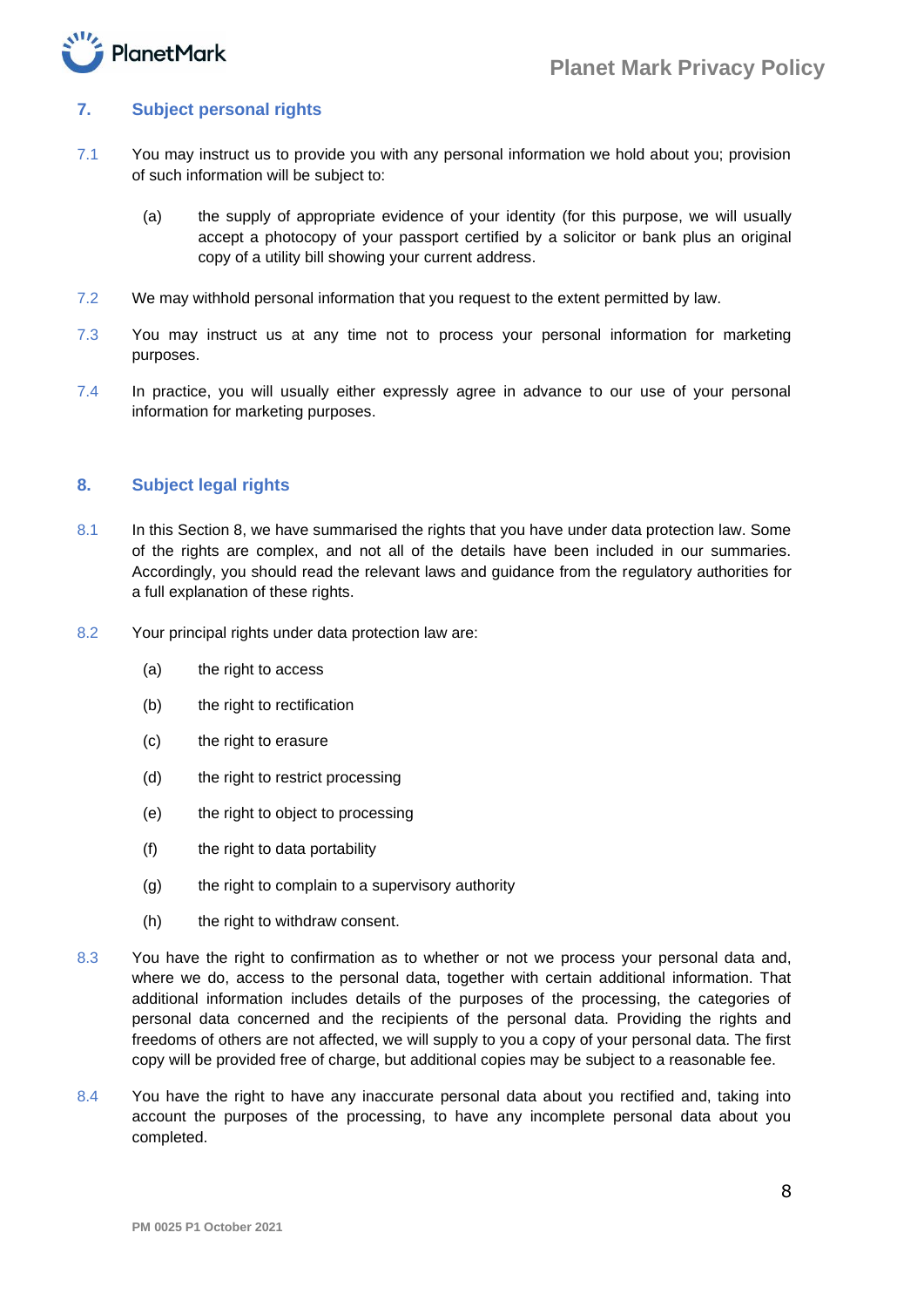

- 8.5 In some circumstances you have the right to the erasure of your personal data without undue delay. Those circumstances include: the personal data are no longer necessary in relation to the purposes for which they were collected or otherwise processed; you withdraw consent to consent-based processing; you object to the processing under certain rules of applicable data protection law; the processing is for direct marketing purposes; and the personal data have been unlawfully processed. However, there are exclusions of the right to erasure. The general exclusions include where processing is necessary: for exercising the right of freedom of expression and information; for compliance with a legal obligation; or for the establishment, exercise or defense of legal claims.
- 8.6 In some circumstances you have the right to restrict the processing of your personal data. Those circumstances are: you contest the accuracy of the personal data; processing is unlawful but you oppose erasure; we no longer need the personal data for the purposes of our processing, but you require personal data for the establishment, exercise or defence of legal claims; and you have objected to processing, pending the verification of that objection. Where processing has been restricted on this basis, we may continue to store your personal data. However, we will only otherwise process it: with your consent; for the establishment, exercise or defence of legal claims; for the protection of the rights of another natural or legal person; or for reasons of important public interest.
- 8.7 You have the right to object to our processing of your personal data on grounds relating to your particular situation, but only to the extent that the legal basis for the processing is that the processing is necessary for: the performance of a task carried out in the public interest or in the exercise of any official authority vested in us; or the purposes of the legitimate interests pursued by us or by a third party. If you make such an objection, we will cease to process the personal information unless we can demonstrate compelling legitimate grounds for the processing which override your interests, rights and freedoms, or the processing is for the establishment, exercise or defence of legal claims.
- 8.8 You have the right to object to our processing of your personal data for direct marketing purposes (including profiling for direct marketing purposes). If you make such an objection, we will cease to process your personal data for this purpose.
- 8.9 You have the right to object to our processing of your personal data for scientific or historical research purposes or statistical purposes on grounds relating to your particular situation, unless the processing is necessary for the performance of a task carried out for reasons of public interest.
- 8.10 To the extent that the legal basis for our processing of your personal data is
	- (a) consent; or
	- (b) that the processing is necessary for the performance of a contract to which you are party or in order to take steps at your request prior to entering into a contract,

and such processing is carried out by automated means, you have the right to receive your personal data from us in a structured, commonly used and machine-readable format. However, this right does not apply where it would adversely affect the rights and freedoms of others.

8.11 If you consider that our processing of your personal information infringes data protection laws, you have a legal right to lodge a complaint with a supervisory authority responsible for data protection. You may do so in the EU member state of your habitual residence, your place of work or the place of the alleged infringement.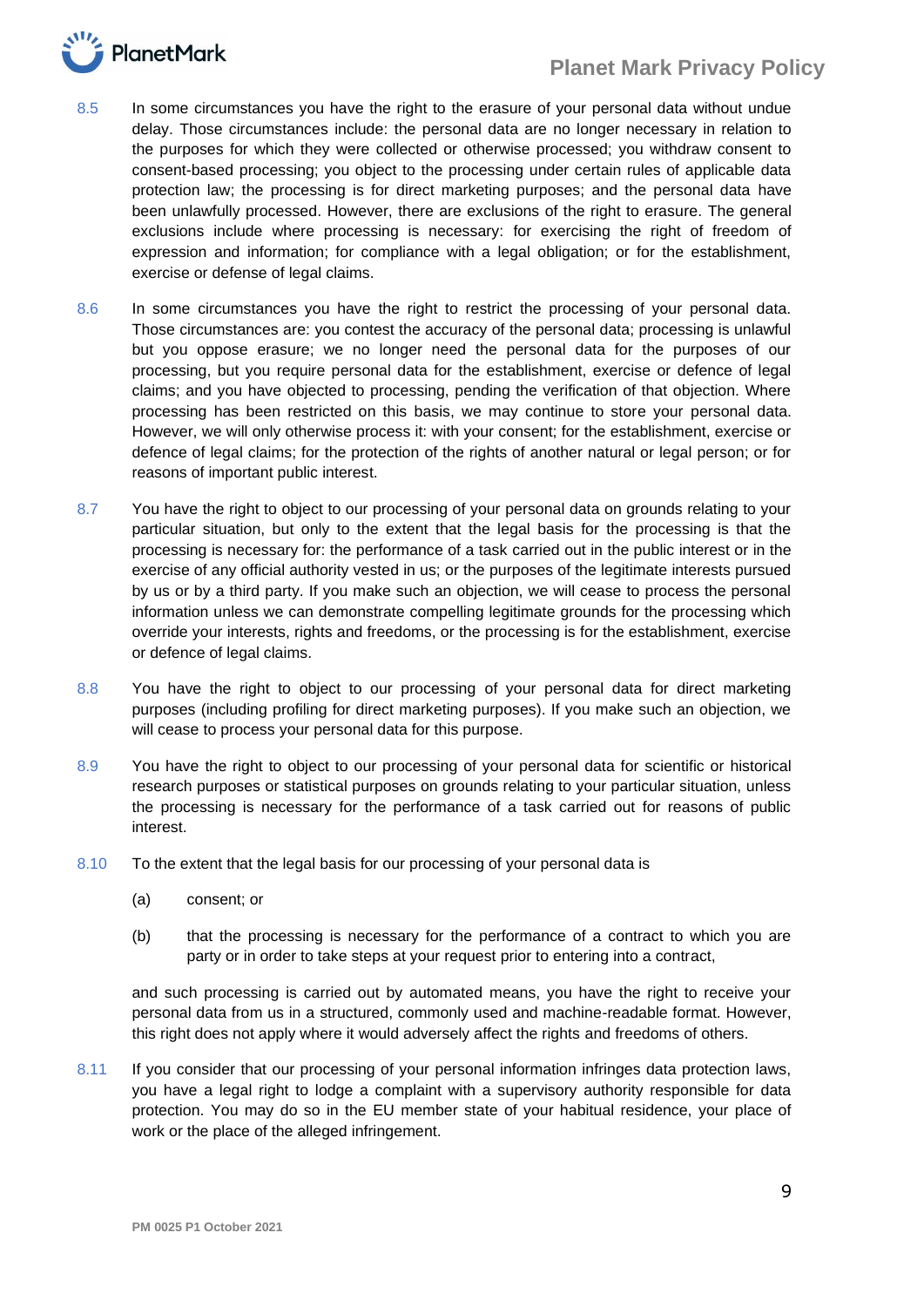

- 8.12 To the extent that the legal basis for our processing of your personal information is consent, you have the right to withdraw that consent at any time. Withdrawal will not affect the lawfulness of processing before the withdrawal.
- 8.13 You may exercise any of your rights in relation to your personal data by contacting the DPO

## <span id="page-9-0"></span>**9. About cookies**

- 9.1 A cookie is a file containing an identifier (a string of letters and numbers) that is sent by a web server to a web browser and is stored by the browser. The identifier is then sent back to the server each time the browser requests a page from the server.
- 9.2 Cookies may be either "persistent" cookies or "session" cookies: a persistent cookie will be stored by a web browser and will remain valid until its set expiry date, unless deleted by the user before the expiry date; a session cookie, on the other hand, will expire at the end of the user session, when the web browser is closed.
- 9.3 Cookies do not typically contain any information that personally identifies a user, but personal information that we store about you may be linked to the information stored in and obtained from cookies.

#### <span id="page-9-1"></span>**10. Cookies that we may use**

- 10.1 We use cookies for the following purposes
	- (a) authentication we use cookies to identify you when you visit our website and as you navigate our website
	- (b) status we use cookies to help us to determine if you are logged into our website
	- (c) personalisation we use cookies to store information about your preferences and to personalise the website for you
	- (d) security we use cookies as an element of the security measures used to protect user accounts, including preventing fraudulent use of login credentials, and to protect our website and services generally
	- (e) advertising we use cookies to help us to display advertisements that will be relevant to you
	- (f) analysis we use cookies to help us to analyse the use and performance of our website and services
	- (g) cookie consent we use cookies to store your preferences in relation to the use of cookies more generally

## <span id="page-9-2"></span>**11. Cookies which may be used by our service providers**

11.1 Our service providers may use cookies and those cookies may be stored on your computer when you visit our website if applicable.